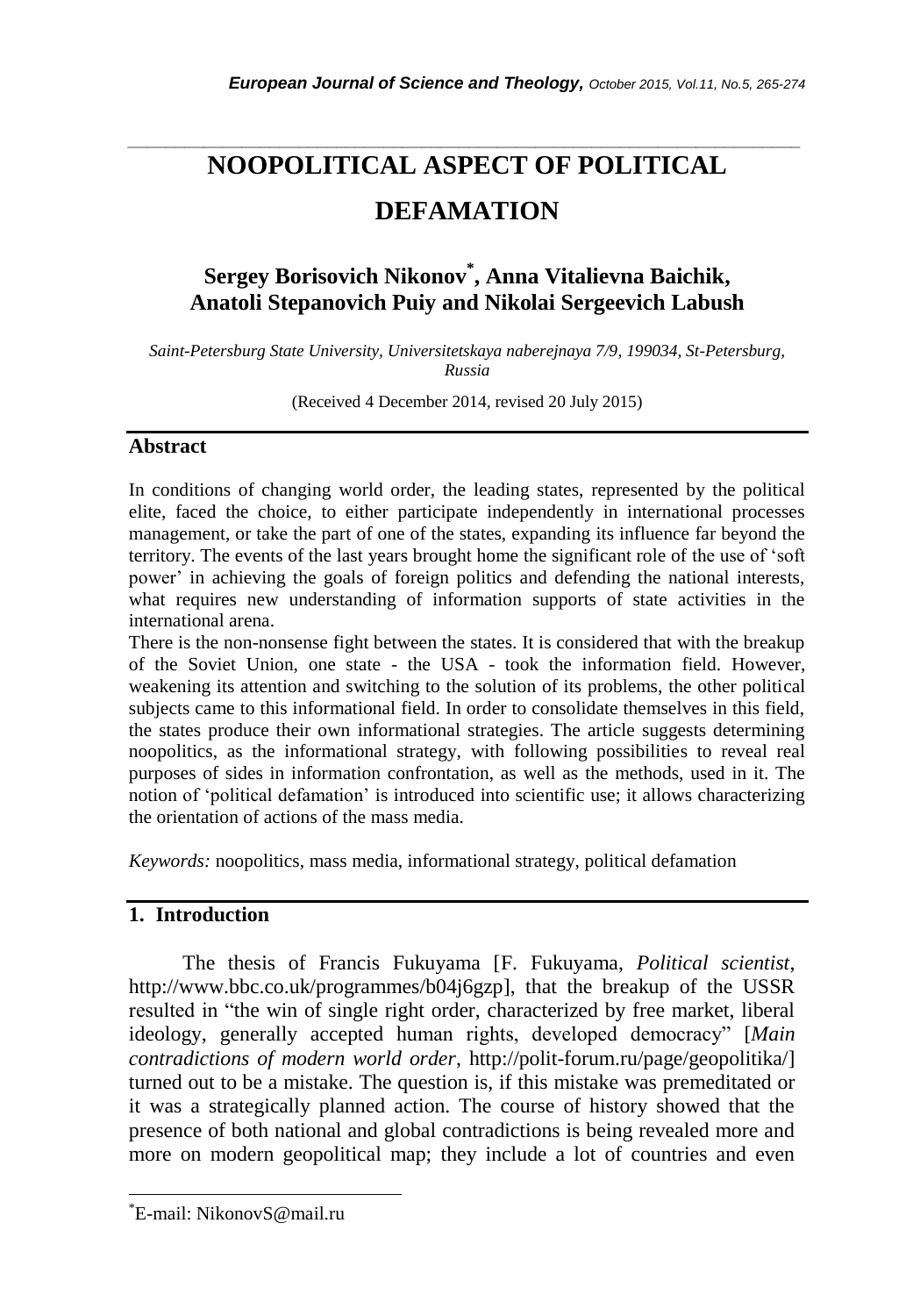whole continents. If to consider problems of modern world from the perspective, that the "cold war" is over, it is possible to get the mistakes in methodology of study of geopolitical processes. The end of the "cold war" implied the stop of opposition of tellulocratic and thalassocratic states, the stop of geoeconomic rivalry, the lack of clash of civilizations. Actually, exactly the opposite happens. The number of tense points in one or other geopolitically important sectors of the Earth increased, as well as the number of unresolved and newly emerged conflicts. The politicians in the USA government backed the wrong horse, supposing that with the USSR breakup, Russia, as a geopolitical player, will not become the influencing factor in formation of new world order. We will not prove the scientific conclusion about the development of the society along the spiral [1]. The society is being developed, and it comes to a new level modified, enriched with knowledge, based on Science development. The knowledge is being enriched with the notion of such phenomenon, as the information technologies, where the Internet takes one of the leading positions today, based on which the whole World Wide Web and other data communication systems work. The information, located in the Internet, is not chaotic, but it is being formed and presented to the user purposefully. It was reached such s point that the first people of the largest states, namely Russia and the USA, see a threat to national security in it. A distance discussion between the President of Russia V.V. Putin and the U.S. Secretary of State John Kerry showed the significance of such position in modern politics. During mediaforum, held in April of 2014 in Saint Petersburg, "talking about the Internet and information security, the President mentioned, that the Internet was created as the special project of CIA (Central Intelligence Agency)" [*Putin revealed the invasion of West to the development of Yandex*, http://www.interfax.ru/russia/373662]. This utterance was immediately traced, analyzed and the U.S. Secretary of State used it the next day, but for another political purposes. In particular, to criticize the Russian foreign policy course in relation to the events, happening in the east of the Ukraine. "Russian leaders make more and more shocking statements to justify their actions: that the CIA invented the Internet to control the world, or that the forces, occupying the buildings, perfectly weaponed, dressed in new uniform and observing the army discipline, present the local activists, who defend their legal rights. It is absurdity. There are no other words to describe it." [*Kerry warned Moscow from the "costly mistake" in the Ukraine*, http://www.interfax.ru/world/373739] Who can determine the significance of information, presented by the politicians to the society. Only the one who creates it. They are not the readers, listeners or users, presenting the object of informational influence. They are, firstly, the politicians. It is important, that the living conditions of the information consumer coincided with the style of his thinking. Modern period of study of the mass media role in formation of social relations requires understanding of their possibilities in formation of informational strategies of the states. At the same time we shouldn"t forget that the modern information technologies, in conjunction with the mechanisms of media viral dissemination of information,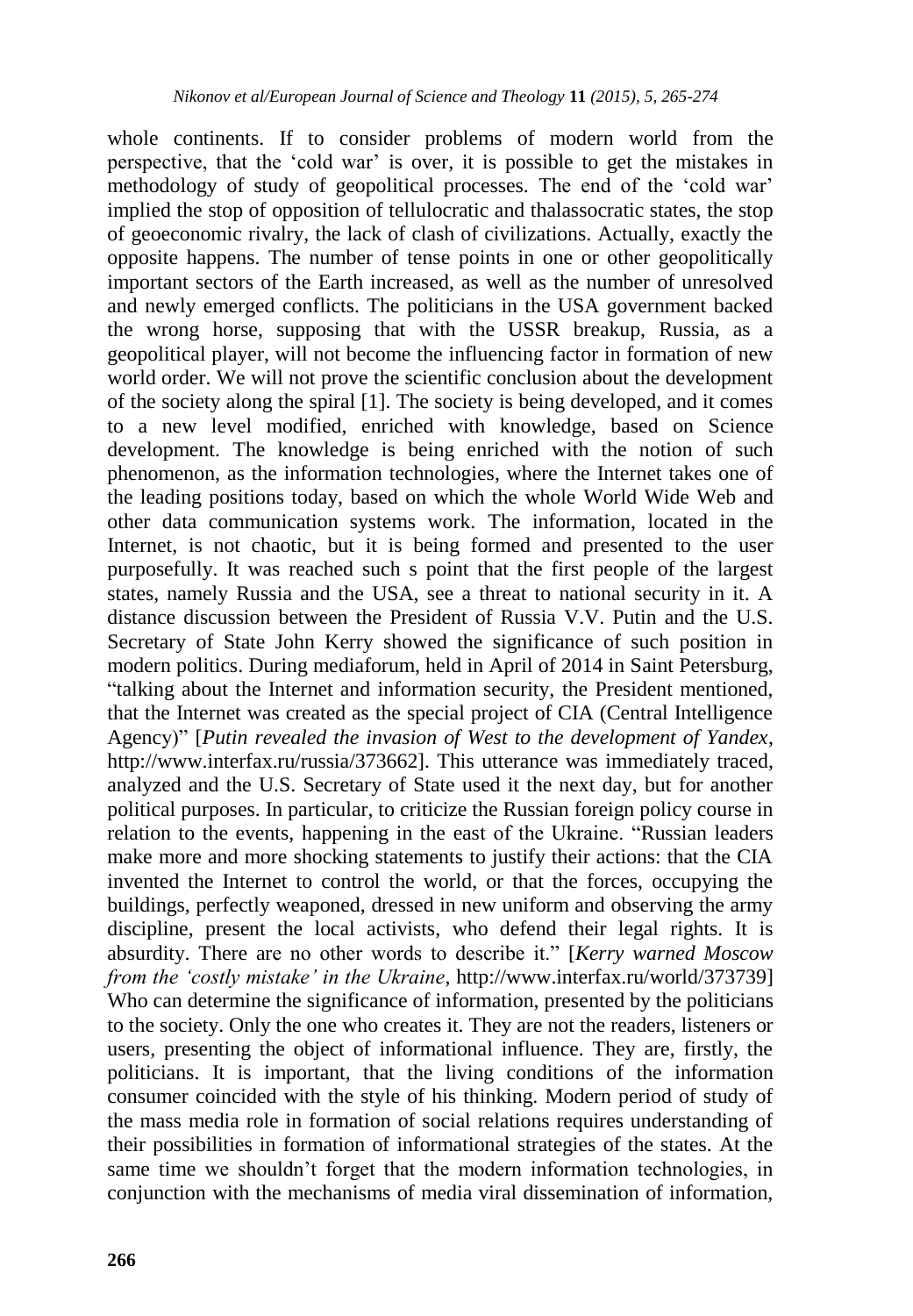are able to cause unforeseen consequences. The authors" mistakes can trigger situations, when the perception of information by the society can create media viruses, which are beyond the control of their originators and are able to cause serious shifts in the public consciousness. To describe this phenomenon, Douglas Rushkoff cites the well-known example of the 'butterfly effect': an insignificant event in one part of a complex system can trigger unforeseen catastrophic changes in other part [2].

# **2. Main part**

The formation of thinking style of information consumers, as well as the information itself, as it was mentioned above, is not chaotic. It is necessary to elaborate the informational strategy. This informational strategy shall be the part of geopolitics of one or another state. A round table, devoted to the role of the mass media in modernization of Russia, was held on the July 15, 2010, at the Department of Journalism of the MSU named after M.V. Lomonosov. The speaker A.N. Arinin, the head editor of the magazine "The Political Education", speaking about the modernization of modern society, stated: "It is necessary to define the notions. Modernization means effective self-update of economic, political and social life. At that, this self-update is obligatory in all these spheres. If we speak only about the economics, no modernization is worth mentioning... One of the aspects of modernization of our society and economics is connected with revelation of role of the mass media".

Let us consider the definition, given by American scientists J. Arquilla and D. Ronfeld, as a starting thesis, when formulating the notion of information strategy: "Noopolitics is the international political strategy in conditions of informational society, which is focused on the dominance of ideas, interests, norms, laws and moral; it will work through the 'soft power', rather than the 'rude' one" [3]. In its turn, we suggest to introduce the following definition of noopolitics into scientific use: "**Noopolitics** is the informational strategy on manipulation of international processes by means of formation in the society, through the mass media, of positive or negative relation to foreign or internal politics of the state or of the block of states in order to create positive or negative image of ideas and propagandized moral values" [4]. As you can see from this definition, a special role in noopolitics is given to the mass media. For historical reasons, the society cannot live without information. Information is both the "engine for progress" and the condition to develop social relations. Consequently, managing the informational processes, it is possible to formulate particular orientations on the events that occur [5-8].

Accessing to noopolitics, in our opinion, is necessary to rethink the place of political processes and to understand the need for their regulation. Modern scientists, such as Gabriel Rockhill, explore historic aspects of globalization, trying to find in them the key to understand the political processes taking place today [9]. New Zealand scientist Robin Hankin and Norwegian scientist Audun Josan, in their research devoted to the interpretation of opinions in subjective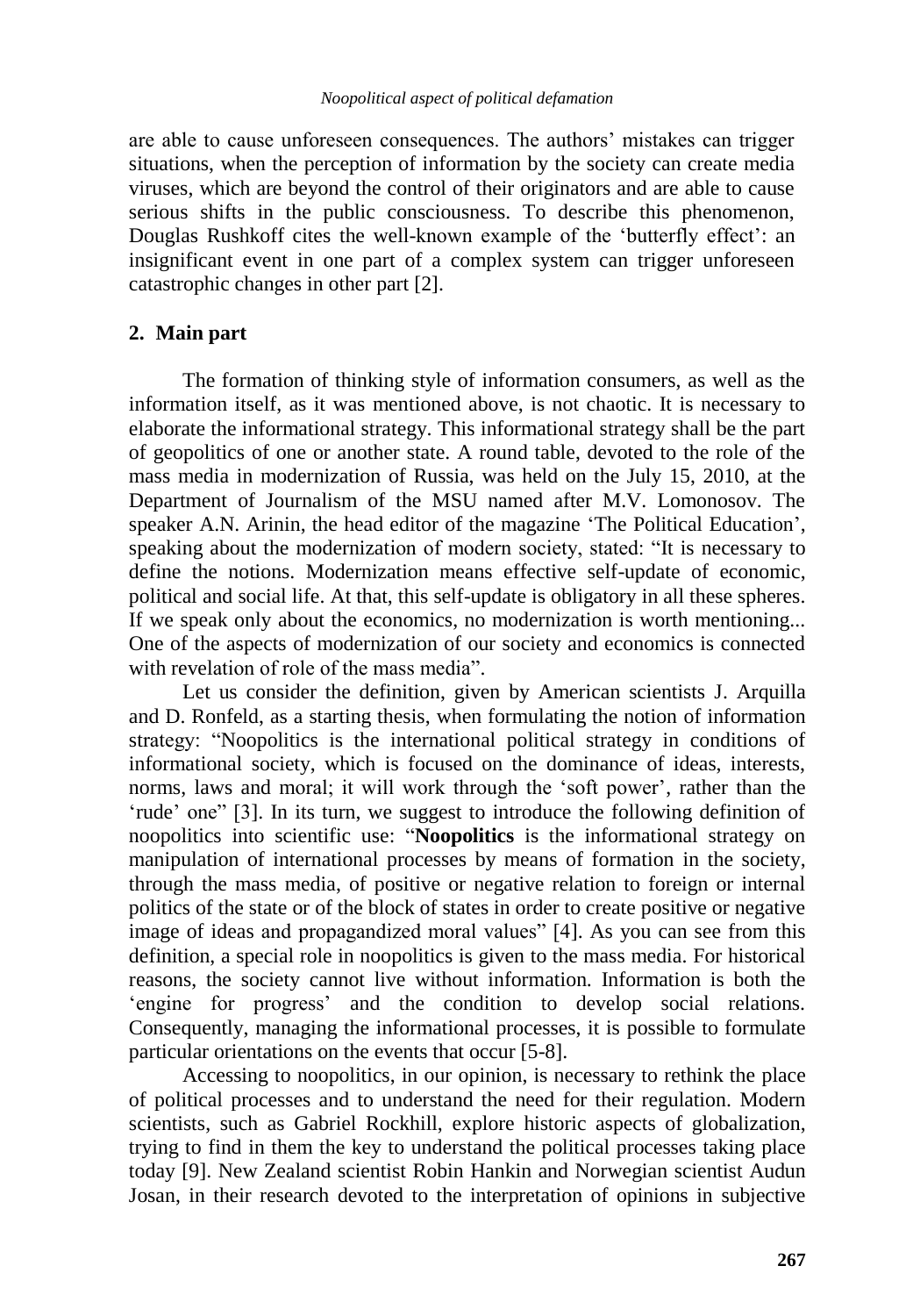logic [10], offer opinion usage model in the theory of persuasion that is similar in nature to the political defamation in this article. Another aspect of understanding the need for the proposed term is the understanding the use of certain memes. It comes from the understanding that the modern world is in constant confrontation. And the results of intellectual activity are used by the military in various parts of the world. So, we are interested in the work of Brian Hankok regarding the 'Memitic war' [11].

In this article, we consider the possibility and the necessity to influence on the society through the mass media. The image of a politician or a country is formed by the mass media in the interests of certain social and political groups. We should forget about the independent journalism, as well as the independence on the society. The objective mass media are only those, which support the politics of their state or the owner. Probably, it should be in this way. The mass media shall provide the information, which is possible to check, as well as the one, which is impossible to check. It is possible to speak about the high role of the journalist, who is obliged to follow the ethic standards. The problem is that there are no single standards for all journalists, and any publication, being the juridical, but not the physical body, is created in order to get profit. Modern world politics has become a kind of business. Any political content can be monetized. The politicians serve the interests of separate groups or definite businessmen. It is called "lobbyism" in some states and the "corruption" in the other states. Thus, the researchers Valentina Cardo and John Strit studied the program "Vote for Me: the Political Game", gone on TV screen of the UK in 2005. They note that the program itself was announced almost two years before its release, and the digital results of the participants were not published [http://www.academia.edu/4571961/Vote\_For\_Me\_playing\_at\_politics]. It is possible, that not the politician, who had to win, won. The researchers titled successfully their article 'Vote for Me: the Politician Game'. Actually, any state has the political game. At the same time, the researchers, from our point of view, did not include their own conclusion, presented in the text, to the summary. What is meant in the conclusion of their article is the failure of confidence; the failure of confidence to the politicians, to the system of democracy, the equality which was declared by F. Fukuyama [http://www.bbc.co.uk/programmes/ b04j6gzp]. According to the research results, more and more people ignore the participation in elections, turning thus the power into a subject not necessary for them in ordinary life. It is a terrible and unpleasant tendency [12, 13]. The following consequences are possible. Firstly, government bodies cannot feel themselves legitimate, although, there is the impression, that, recently, few people are interested in the public opinion. Less than half of voters come for elections. The world community refuses to admit the referendum results, referring to the principles, mentioned in the UN Charter (for instance, inviolability of state borders) [United Nations, *Charter of the United Nations*, http://www.un.org/en/documents/charter/index.shtml]. At the same time, the principle of democracy gives evidence of the majority rule. The governance, even though elected by the electoral democratic path, is the one elected by the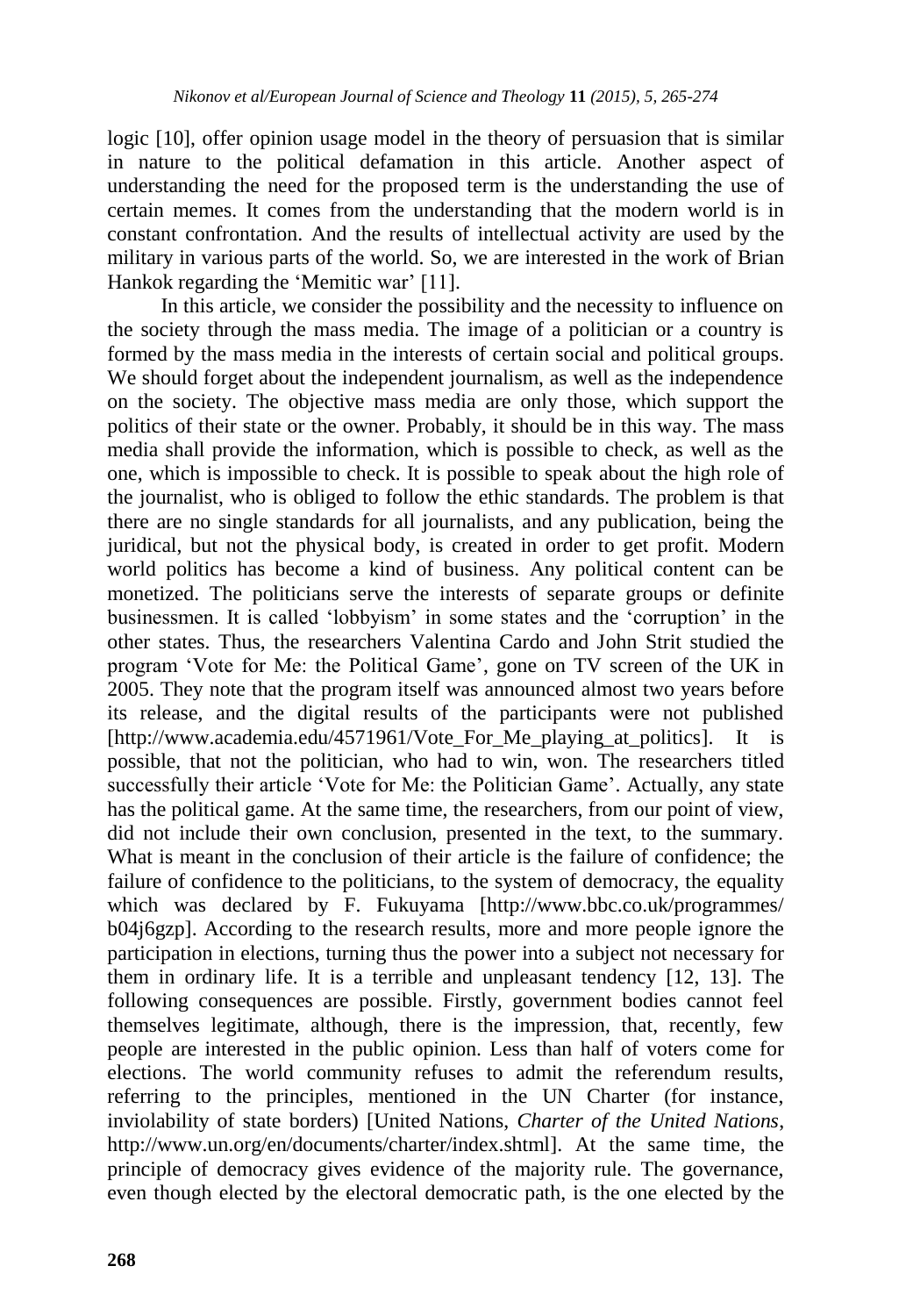minority, at that, it regulates the activity of the majority. Secondly, there appears the tendency to make people communicate with the governance virtually. The implementation of any electronic governments, under the pretence of public convenience, in reality, is convenient for the government. It excludes any human communication. Sooner or later, it will result in misunderstanding of governmental actions and self-organization of groups in virtual space, criticizing its activity. To prevent a possibility of creation of a group, who are dissatisfied with the government in any state, the mass media is used. Everything depends on the purposes, formulated for the publication.

In this article, we do not set the tasks to evaluate further described method well or bad. The aim of this article is to illustrate vividly, that this use can have the final result in noopolitics. Modern technologies in the epoch of globalization allow delivering information to other countries. However, it is important not to deliver information, but to solve the problem, if this information is obtained by the consumer, without any efforts or with minimum efforts. The first problem, connected with implementation of communicated information to the reader, user, listener, is the linguistic barrier. Hardly ever someone listen the news in an incomprehensible language. Consequently, the information distributor shall make everything possible for the consumer's convenience. For instance, how it is done in China today. A central everyday newspaper is issued in China, Russian, English, Japan, French, Spanish, Arabian, Mongolian, Tibetan, Uighur, Kazakh, Korean, Nosu and Zhuang languages. Thus, any native speaker of the enumerated languages can read about the events in China. For instance, the society gets the information about the position of Russia on one or another international event not from Russia itself, but from the information, coming from reliable sources, such as information agencies. A TV channel "Russia Today" started its broadcast on  $9<sup>th</sup>$  of October in 2014 in Argentina, in Spanish language. It is important for Russia, as the Spanish-speaking audience of the South America formed its opinion about the politics of Russia without considering the information, coming from Russia itself. The President of Argentina Fernández de Kirchner Cristina said: "We turn on the Russian channel in order to develop the informational exchange between nations. We do this due to the use of our own channels, without the participation of large channels and large international mass media, which usually communicate the news, using their own interests." [*TV Channel Russia Today starts the broadcasting in Argentina*, http://kremlin.ru/news/46762]

Nobody puts in doubt the data, coming to the news feed from the information agency Bloomberg. At the same time, during the open lecture in the Institute "The Higher School of Journalism and Mass Communications" of the St. Petersburg State University, the representative of this respected agency informed the students of the fact that every news is prepared by the publication in advance following three scenarios. The neutral is when the solution of the event will not be solved. The positive - if the event has a positive shading. The negative - if the news will be negative. The experts' conclusions will be provided for all three directions. Immediately after the occasion, the reasoned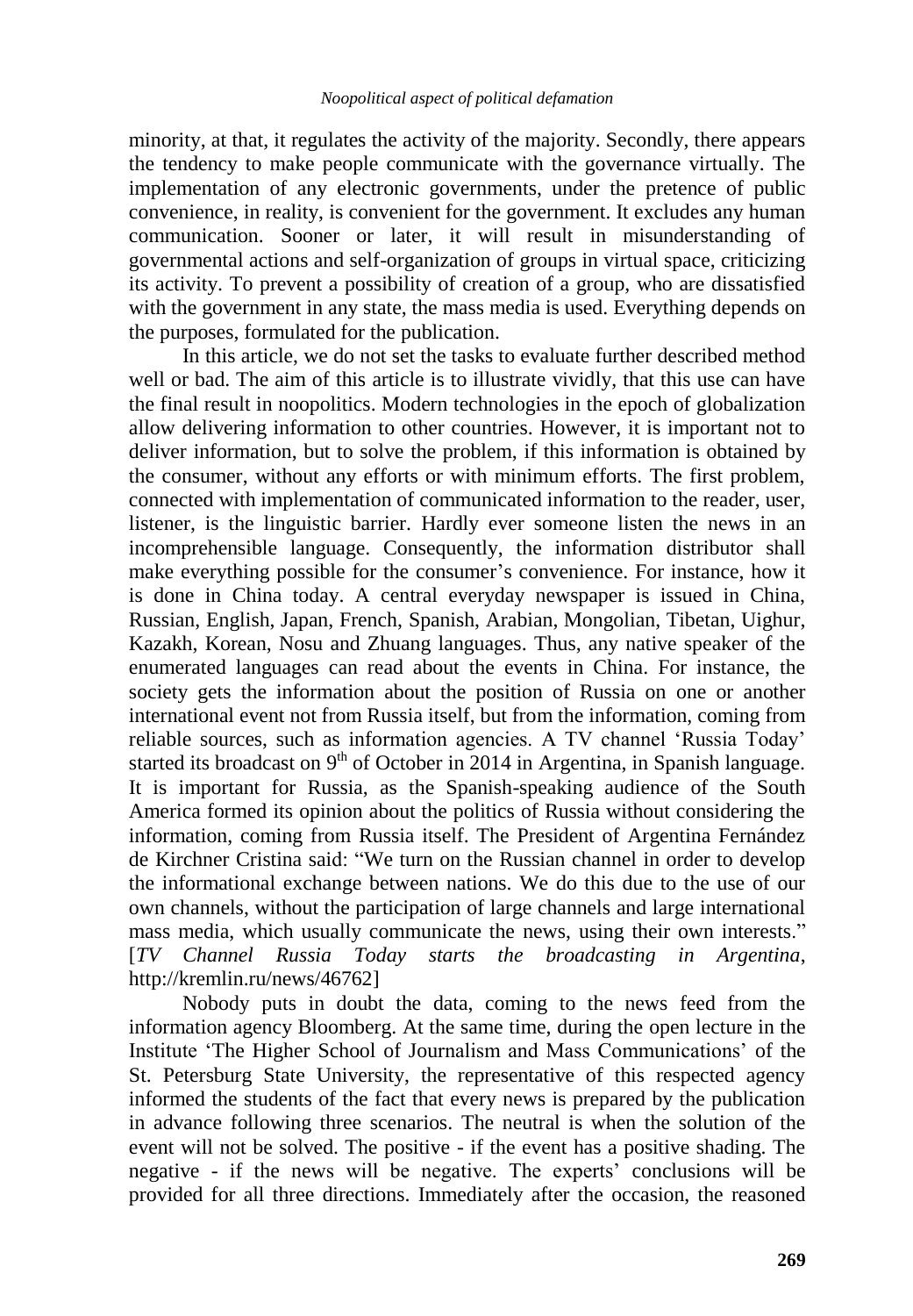article, why this occasion happened in this way, appears in the news feed. The scenario is practically faultless.

A long period of time is required for the information consumer to trust you. It is necessary to teach the consumer. When the time comes, it will be possible to provide any information. The information consumer will not check it. At the same time, the mass media, for the sake of public peace of the state, shall use defamation. We understand defamation as the distribution of established facts in order to bring somebody image harm, in order to show, that the values, propagated in the society, are above the other communities. It is a method, aimed at goal achievement, determined by the noopolitics. In the politics, any community is presented by the media personalities, including the heads of state. Speaking in public, they provide a possibility to analyze their speeches and, sometimes, interpret them in one or another variant. The words of politicians can be taken from the context for confirmation or reasoned opponency. As an example, let us take the clip, widely spread in the Internet. The American comic broadcast of Jimmy Kimmel compared the USA and Russia Presidents [http://www.youtube.com/watch?v=J-QlFMUV9T4]. The President of the USA goes in for sports in the fitness centre and his movements correspond to the ones of the newer, who decided to go in for sports. However, the authors of the broadcast put the shots with Barak Obama together with the shots with athletic man - the President of Russia Vladimir Putin. Without doubts, this comparison is not in favour of the American President. On the formal side, there is nothing to find fault with. The shots are real. However, it is the essence of political defamation. This broadcast raised the honour of Russians for their President, and, on the contrary, caused unpleasant comments of the YouTube users, where the clip with this broadcast was placed, concerning the American President. This broadcast was reviewed more than half million times. There is the open question, if the distribution of this broadcast in the Internet was occasional. We assume that no. The broadcast, aimed at the American viewers, is advertised in the Internet to the Russians. If somebody believes into fortuity, it is not this case. Both prior to this shot and after it, Russians do not pay attention to this comic broadcast. Nobody speaks Russian there. However, this program can be watched without the translation.

We have already mentioned that the communication of definite information to the specific individuum is not a simple deed. It is necessary, that the consumer puts on the television, or tunes his radio to the definite band, or has the link to the definite resource, appeared on his screen, exactly in this period. It is informational logistics. We do not set the aim to consider the methods of informational logistics. The scientists, studying this segment of informational strategy, have not come to single understanding of methods, required to build the logical ways for information delivery.

One more sample of political defamation is the publication of statements of Jennifer Psaki, the representative of the State Department. She is the voice of official America in the small hall of the Capitol from Washington. This voice is spread as a voiced external politics of the USA. The phrase that if Byelorussia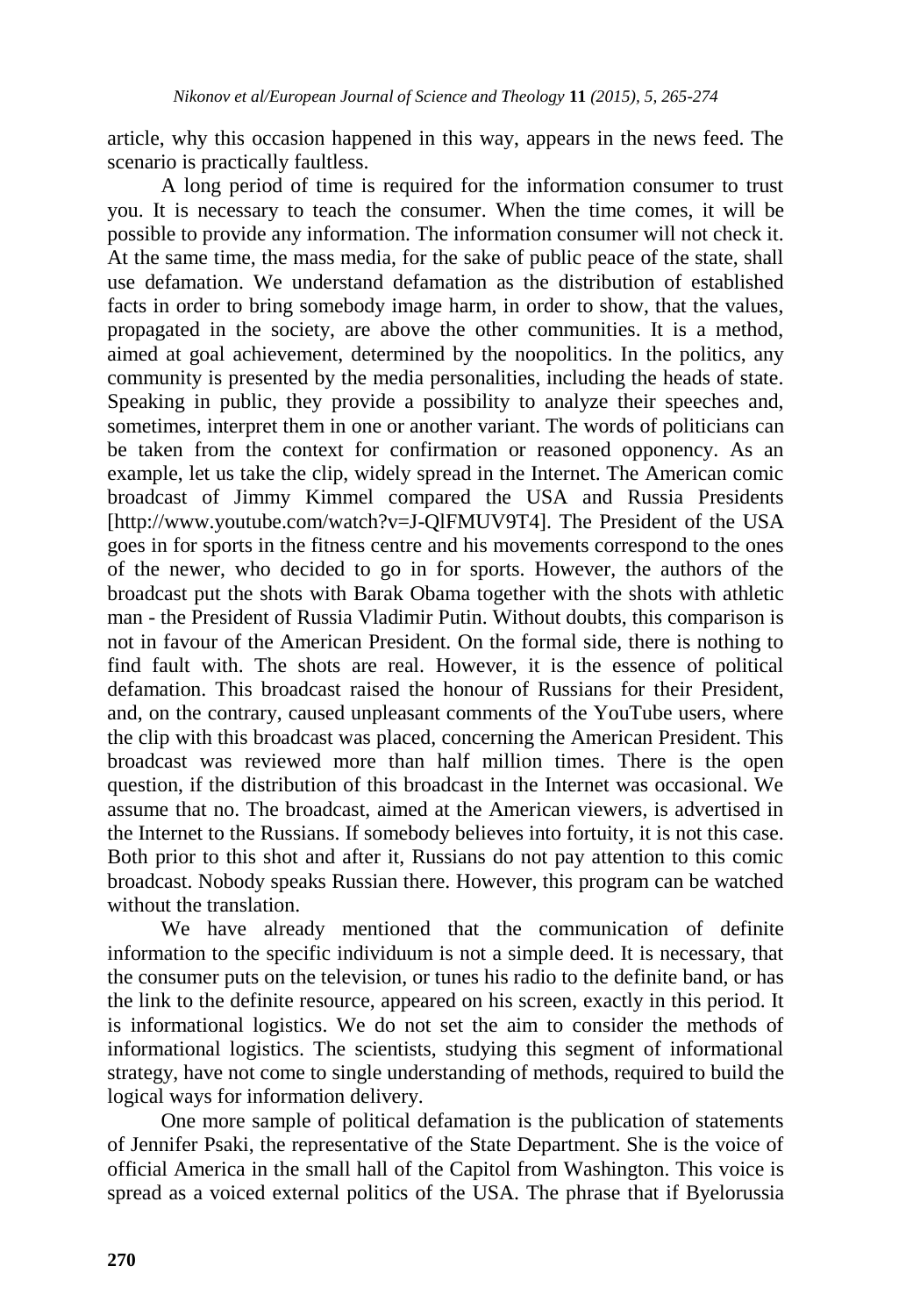makes an intrusion to Ukraine, then the sixth fleet of the USA immediately arrives at the shores of Byelorussia [http://www.youtube.com/watch?v= DsZgNdoOtFU] is the classics of Psaki's speeches. This information was reviewed by more than 2 million YouTube users. Making this statement, she was not confused by the lack of any maritime space in Byelorussia. The speech of the representative of the State Department in Russia got the nominal meaning and sounds as 'Psaking'. 'Psaking' means to express unchecked or silly statements. The matter is that they actually sound, thus presenting the political defamation.

It is one thing, when the words are taken from the context, and are printed by the mass media. They always have the argument, that it is impossible to print the full text because of the edition format. It is a different matter, when the words are taken from the context during the diplomatic talks or private talk of the country leaders, held with closed doors and implicating trust relationships. The Italian newspaper Repubblica wrote, that the head of European Commission José Manuel Barroso stated during the EU summit, that the Russian President Vladimir Putin, talking with him, threatened to take Kiev [*Ukrain, Putin"s blackmail on the EU summit: "If I want to take Kiev in two weeks"*, http://www.repubblica.it/esteri/2014/09/01/news/ucraina\_il\_ricatto\_di\_putin\_sul\_ vertice europeo se voglio prendo kiev in due settimane-94791280/].

According to the publication, "Barroso told the summit participants, that prior to its beginning, he had a telephone talk with Putin and tried to ask him about the alleged invasion of Russian troops to the Ukraine, which was mentioned by Kiev before. Barroso states that Putin, in reply, started to threaten and said, that "if desired, he can take Kiev within two weeks" [http://slon.ru/fast/world/barrozurasskazal-ob-ugrozakh-putina-vzyat-kiev-1150866.xhtml]. A constant representative of Russia at the European Union Vladimir Chizhov stated, that the administration of the President is ready to make the telephone conversation between the Russian leader and the chairman of the European Commission fully public, in order "to take all misunderstanding off". In the opinion of Permanent Representative, disclosure of confidential conversations of such level is beyond the established diplomatic practice. After such suggestion of Russian side, the official representative of EC Piu Arenkilde-Hansen admitted that the words of Russian President about the alleged readiness to "take" Kiev, quoted by Barroso, were taken out of context and had the different meaning. "After the negotiations with the President Putin, which were several times, the same as with the President of the Ukraine, in close meetings I inform my colleagues in European Council of the most important points of negotiations. I did in this way. Then, there was a leakage through no fault of mine, it was a distorted leakage about what I quoted from the negotiations with Putin. It was distorted and taken from context. The incident is considered to be closed, I do not want to come back to it" - told Barroso, as per RIA "News" as quoted by Huffington Post [http://okoplanet.su/politik/newsday/255999-barrozu-slova-ob-ugrozah-putina-vzyat-kieviskazheny.html]. In this case, the publication of the newspaper [Reppublica](http://www.repubblica.it/esteri/2014/09/01/news/ucraina_il_ricatto_di_putin_sul_vertice_europeo_se_voglio_prendo_kiev_in_due_settimane-94791280/) cannot be the political defamation, as the official text of negotiations of Barroso and Putin was not published.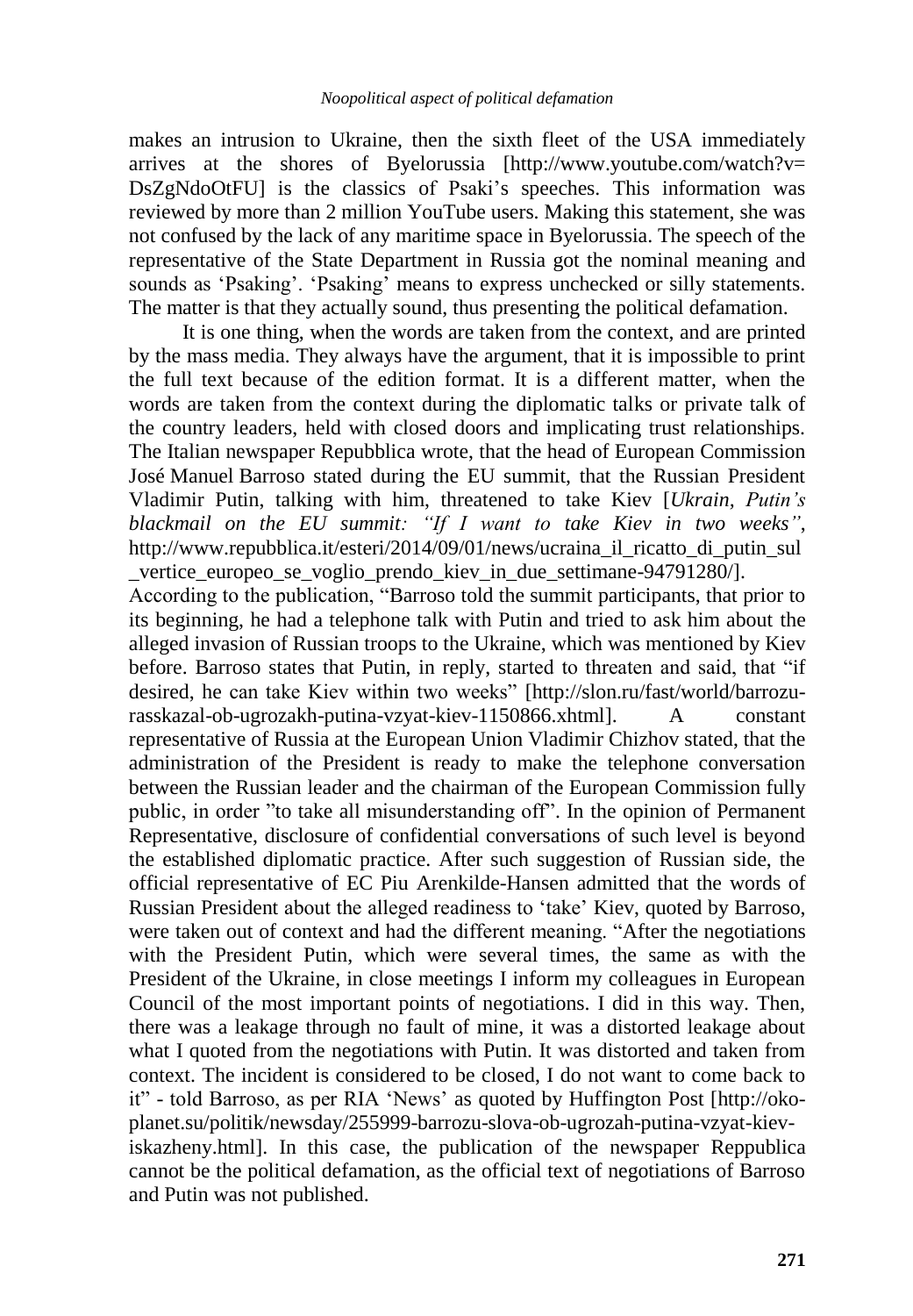Two principles of society management were historically formed: spontaneous and conscious. Spontaneous management presents the average result. Here is an example. On the  $17<sup>th</sup>$  of October 2014 'The Voice of America' published the utterance of the president of Freedom House David Cramer: "Propaganda, which is coming from the Kreml and from the news organizations, controlled by the Kreml, causes the utmost concern. They do not simply distort the information, they try to create their own reality. They interpret everything incorrectly, they lie and present the situation in not that way, as it is in reality. The brightest example is the Ukraine." The representative of the US State Department, the deputy coordinator of the Bureau of International Informational Programs of the US State Department, Tania Chomiak-Salvi, evaluated the work of Russian specialists as follows: "We see this situation in the following way: while we were distracted to the other global challenges in the last several years, the President Putin created a large machine of disinformation, which has a global covering. We are shocked by its impudence and by the fact, how it influences on the population of countries, bordering with Russia, on Russian-speaking minorities in these countries." [http://m.golos-ameriki.ru/a/ron-on-russiandesinformation/2487347.html]

Conscious management requires constant apprehension of processes, happening in the society, directing of social information into socium and confidence, that the information is perceived by the consumer. Social information in this case is such information, which is processed by the human consciousness and is implemented in human activity. Acquisition of definite power and force by the mass media due to its concentration and monopolization results in the fact, that the mass media owners become interested in getting greater financial, than political profits. Political dividends can be easily monetized, at that, to any currency of the world on the condition that the owners of the publication can control the content of their mass media. This phenomenon proves the necessity to investigate the interrelations of such directions, as governance and international journalism. The tandem of governance and journalism can change the world politics, if to use your own possibilities correctly. One cannot ignore the fact, that in the  $XX<sup>th</sup>$  century, the world politics was admitted as an independent scientific and educational discipline, which is involved in the study of existing and newly formed political system of the world, its structure, institutes and processes. There is always the place for the mass media. The Russian scientists Potolokova and Kurysheva consider, that today the mass media do not explain what influences on their strategy, and what functions they lay on themselves, at that, several decades ago they declared it [14]. The mass media was the mediator between the governance and the society.

### **3. Conclusions**

In the modern world, the collection and processing of information takes the leading place in the life of any publication, especially of social-political character. The world has become united. Any information, any speech of the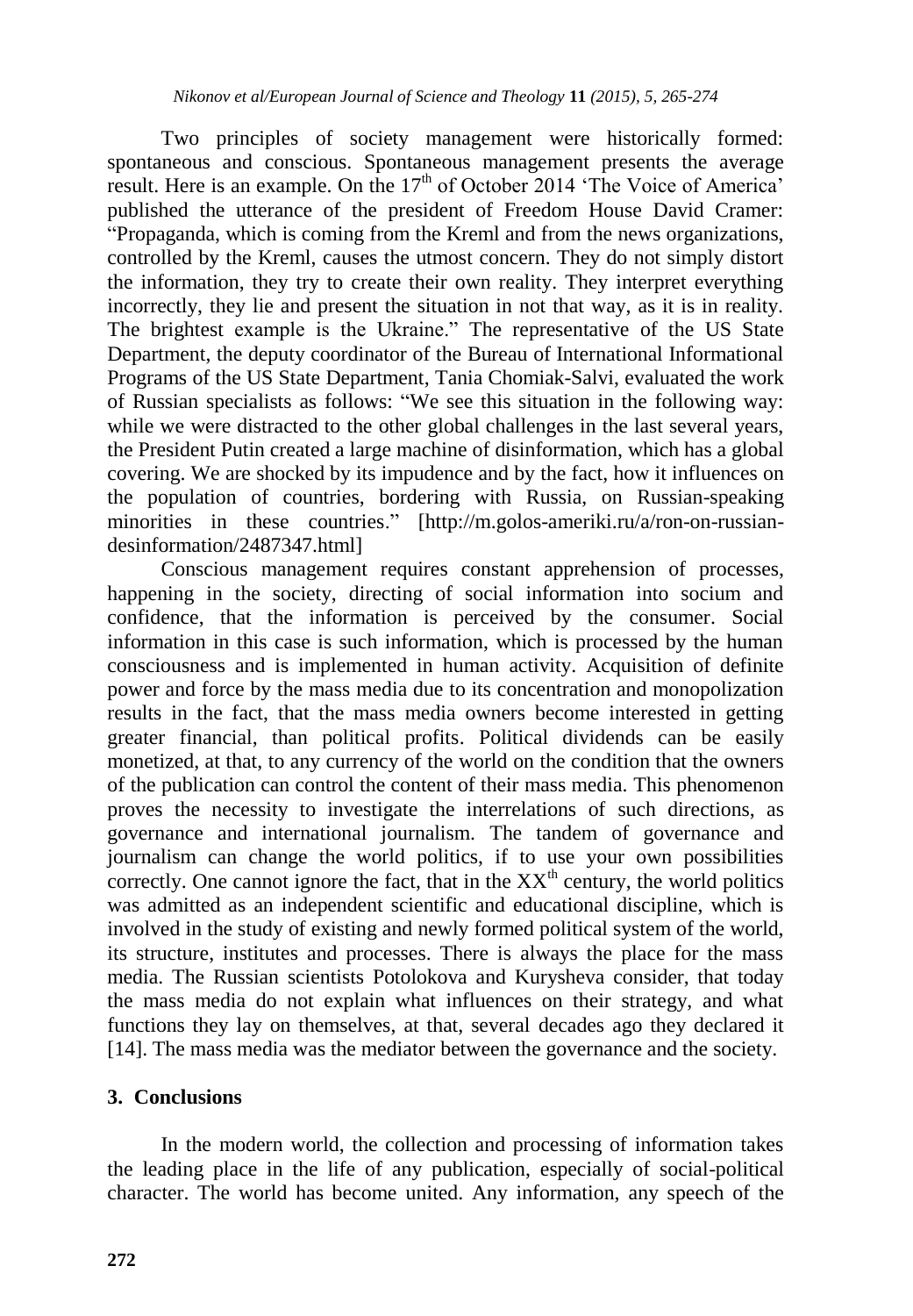politician or the simple citizen is the public domain. Public utterances result in the feedback. The citizens, supporting the politics of its state, can become personas non grata in another state. Thus, those Russians, who express their personal opinion about the national referendum of Crimea and its desire to join to the Russian federation, frequently can become the personas non grata to the countries of Western Europe. Iosif Kobzon, Oleg Gazmanov and Valeriya Perfilova are the Russian artist, alongside with civil servants and businessmen, shall not enter Latvia. It was decided by The Minister of Foreign Affairs Edgars Rinkevich in the relation to the situation in the Ukraine. "We consider them as not the artists, they deal with politics. We make a signal that we admit the culture, but cannot admit the unaccepted politics" - stated Edgars Rinkevich [A. Baldina, *Persona non-grata: Kobzon, Gazmanov and Valeria are declared as "apologetic of aggression"*, http://www.vesti.ru/doc.html?id=1820452].

In our opinion, the introduction of such notions, as noopolitics and political defamation into terminological use provides an opportunity to evaluate, forecast, and form the political events in the world arena. From the beginning of 1990, Russia was the place, where the technologies of manipulation with public opinion were tested using the mass media by the foreign states. This phenomenon was apprehended and studied in Russia. We assume that in the nearing time, the experience of informational influence will be used in relation to other states. The president of Russia V. Putin, understanding the role of the mass media in the modern world, stated: "With accelerated development of electronic mass media, this sphere gained great significance and became a dangerous weapon, providing an opportunity to manipulate public consciousness. Rigid informational wars became the sign of the time, as well as the attempts of some countries to establish the monopoly on truth and to use it to their advantage." [http://kremlin.ru/news/46762] Although this phrase is taken from the context, we consider it appropriate in current case.

This article is theoretical, and appeals to the scientists to take part in discussions on the formation of such a term as noopolitics. Testing of the suggest understanding of the term noopolitics was held on conferences in Oxford, New Zealand, People"s Republic of China and Russia. Publications with the suggested term were in Russia and Pakistan. The authors don"t rule out the possibility that some judgments can be disputable. However, there are plans to further develop this theme in future, to collect statistical material, to take into considerations the views of colleagues who are professionally engaged in this sphere, thereby providing a discussion environment.

### **References**

- [1] D.E. Beck and C. Cowan, *Spiral Dynamics: Mastering Values, Leadership and Change*, Blackwell Publishing, Oxford, 2005.
- [2] D. Rushkoff, *Media Virus! Hidden Agendas in Popular Culture*, Ballantine Books, New York, 1996, 368.
- [3] J. Arquilla and D. Ronfeldt, *The Emergence of Noopolitik: toward an American information strategy*, RAND, Santa Monica, 1999, 46.